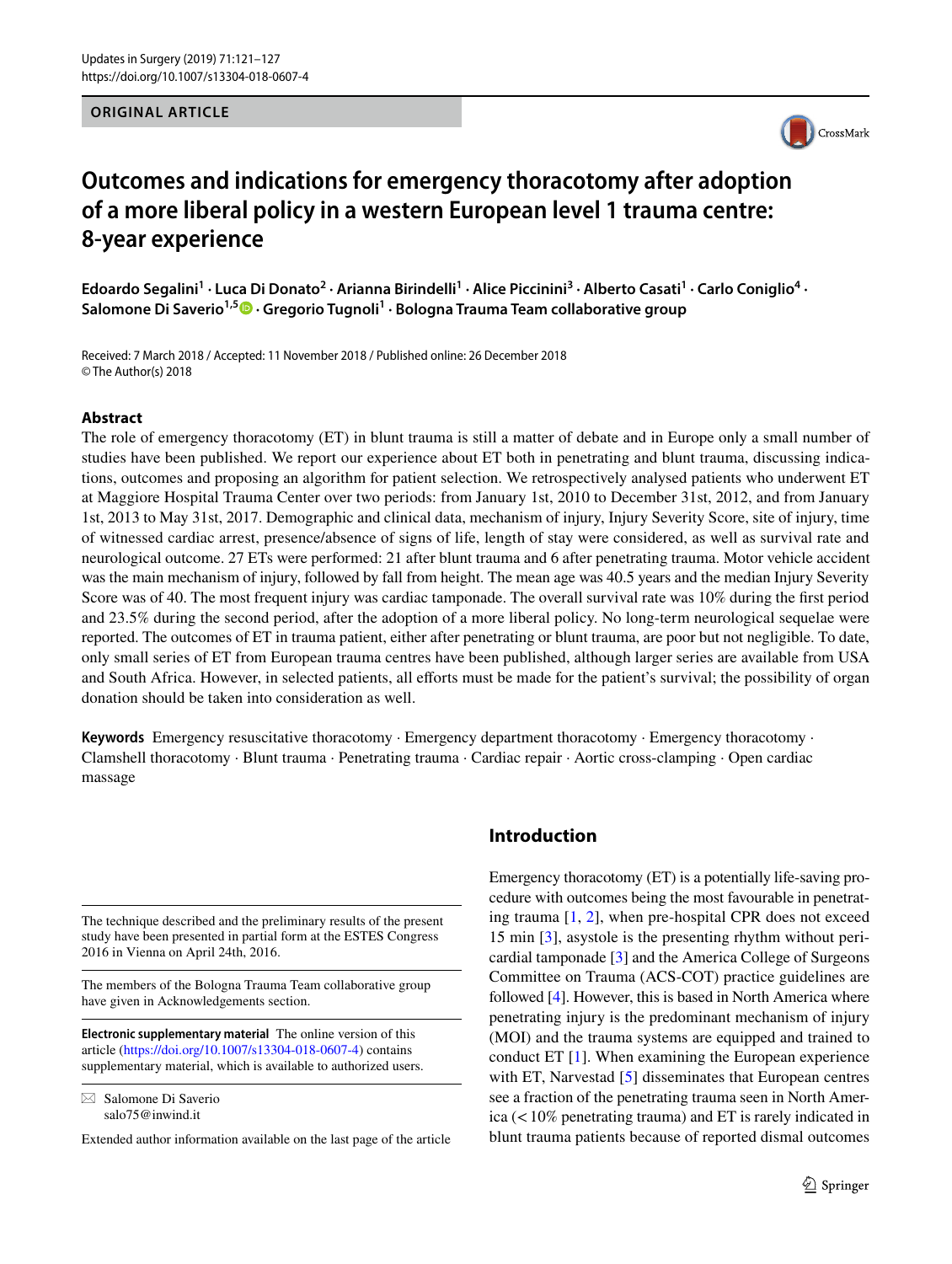[\[6](#page-6-5)]. However, within the eight European ET studies examined by Narvestad [\[5](#page-6-4)], survival rates ranged from 0 to 59.1%, with two studies [\[7](#page-6-6), [8](#page-6-7)] demonstrating an almost equal ratio of blunt to penetrating injury survival.

Regardless of the MOI in which ET is performed, it is an intervention that carries signifcant morbidity and mortality which combined with health care reform [[3\]](#page-6-2) has led to considerable scrutiny. [[6,](#page-6-5) [9–](#page-6-8)[12\]](#page-6-9). The Bologna Maggiore Hospital is one of the three hub hospitals of the Regional Trauma System of Emilia-Romagna, Italy. From 1989 to 1994, 20 ETs were performed for blunt trauma with a mortality rate of 100%. In consideration of these results, ET was abandoned. However, in the past two decades, European-based ET survival rates including those performed in blunt trauma have been published which has generated renewed interest in this procedure. In 2010, considering these reports [[1](#page-6-0)], the Trauma Team of Maggiore Hospital changed the policy and decided to reimplement ET, according to international guidelines [[10](#page-6-10)]. This study aims to review and critically analyse data surrounding ETs performed at the Bologna Maggiore Hospital, performed over two diferent periods: between January 1st, 2010 and December 31st, 2012, and between January 1st, 2013 and May 31st, 2017. In addition, we aimed to use these data to develop a clinical algorithm for ET within the European context (Figs. [1](#page-1-0), [2](#page-2-0)). Regarding the patients with systolic blood pressure between 60 and 90 mmHg, the indication to perform ET depends on the results of the primary survey, in accordance with the Advanced Trauma Life Support algorithm, because these patients are not in extremis and, thus, it is possible to perform the basic diagnostic procedure, such as chest X-ray, pelvis X-ray and E-FAST, in the Emergency Room to identify life-threatening conditions. The policy of ET has been changed further since 2013 with a more liberal policy enlarging the indications for ET, along with a specifc better training achieved by a dedicated trauma team and a standardized surgical technique of ET (including always a Clamshell incision followed by better exposure and easier resuscitative manoeuvres on the heart/mediastinum/lung/thoracic aorta) proposed by the trauma team.

<span id="page-1-0"></span>**Fig. 1** Flowchart with decisionmaking pathway for emergency thoracotomy (ET) in Maggiore Hospital Trauma Center of Bologna. CPR: cardio-pulmonary resuscitation. SBP: systolic blood pressure. *ATLS* advanced trauma life support, *SoL* signs of life (cardiac electrical activity, motor or respiratory effort, or pupillary activity), *TDC* Thoracic Damage Control, *ADC* Abdominal Damage Control, *CXR* chest X-ray, *PXR* pelvic X-ray, *E-FAST* extended focused assessment with sonography for trauma, *REBOA* resuscitative endovascular balloon occlusion of the aorta, *EF* external fxation

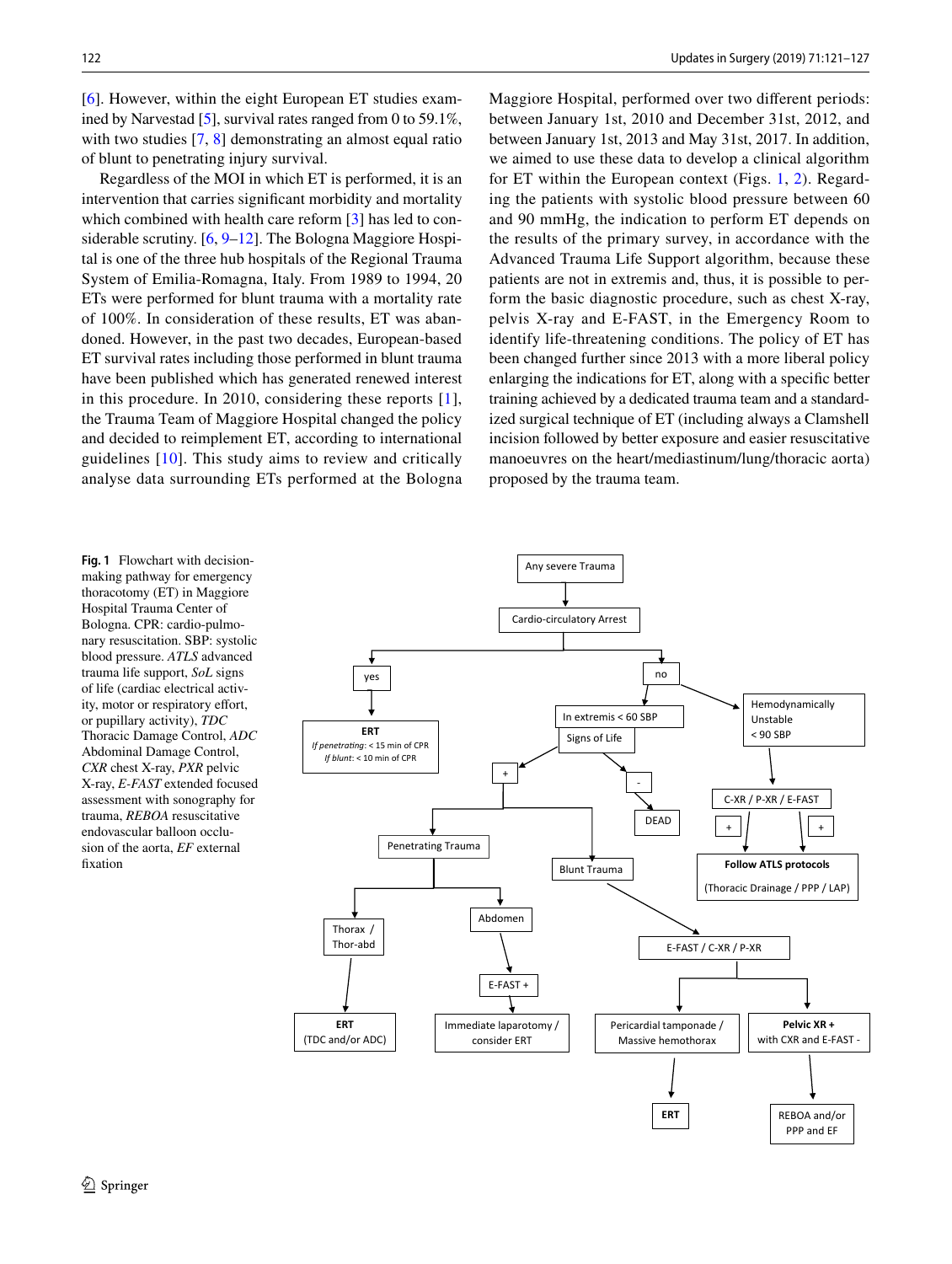<span id="page-2-0"></span>**Fig. 2** This table is daily used in the ER and it is more user friendly in the critical situations, such as during the survey of a major trauma patient. *SBP* systolic blood pressure, *CA* cardiac arrest, *ER* emergency room, *DC* damage control, *PEA* pulseless electrical activity, *US* ultrasonography, *TBI* traumatic brain injury

#### **ERT** indications Asystole PEA US: No cardiac CA in ER during SBP<60/Extremis US: cardiac contraction, **DC** Resuscitation contraction No pericardial effusion **YES** Penetrating **YES YES** Grey zone\* Trauma If  $CA < 15'$ Thorax  $\rightarrow$  YES **YES** Blunt YES NO Abdomen/Pelvis → Trauma If  $CA < 10'$ first Laparotomy/REBOA **Massive TBI** Grey zone\* Grey zone\* Grey zone\* NO Age

\* Grey zone: Decision must be discussed with Trauma Leader and Trauma Surgeon

# **Materials and methods**

This was a retrospective chart review of all patients aged 18 years or more, that underwent ET at the Bologna Maggiore Hospital Trauma Center during two separate time periods: January 1st, 2010–December 31st, 2012, and January 1st, 2013–May 31st, 2017. The decision to perform ET during the study period was made by the trauma anaesthetist and the attending trauma surgeon.

Comorbidities

ET is a potentially life-saving procedure in selected patients; the correct selection of the patients has a key role and it is still being debated, especially in blunt trauma where the outcome is believed to be poor. The main purposes of an ET are (a) release a pericardial tamponade and control a cardiac haemorrhage (supplementary fgure 3; (b) control other sources of intrathoracic bleeding, such as great vessels or pulmonary lacerations; (c) perform open cardiac massage and internal defbrillation; (d) evacuate massive air embolism and clamp or twist the pulmonary hilum (supplementary fgure 4) (video 1); (e) perform thoracic aorta cross-clamping, achieving proximal control of the descending thoracic aorta, during major intra-abdominal bleeding [\[10\]](#page-6-10) (video 2).

The ET procedures were performed by the trauma surgeon on call. A clamshell thoracotomy is commonly performed (supplementary fgure 5) as it provides better exposition of the thoracic organs and vessels [[9](#page-6-8)], rather than a simple antero-lateral left-sided thoracotomy (supplementary fgure 6). [[13\]](#page-6-11).

We considered ET performed both in emergency room and in operating room; in fact, according to Hunt P.A. [\[20\]](#page-6-12), ET should be defned as a procedure occurring either in emergency department or in the operating room, as an integral part of the initial resuscitation. Thus, we concur with this definition and consider OR thoracotomies as ET as this can be considered part of the initial resuscitative manoeuvres.

The ET was considered successful when the patient survived the procedure and we classifed these patients as "early survivors". The overall survival rate was calculated based on those that survived after 30 days.

Demographic and clinical data were collected such as MOI, Injury Severity Score (ISS), the location of injury, the time of witnessed cardiac arrest, signs of life (SoL), length of stay, survival rate and long-term outcome in terms of neurological sequelae. Neurological outcome was assessed by a Neurologist. Statistical software (SPSS ver.13.0) has been used for statistical analyses. Statistical signifcance has been tested with Chi-square test or Fisher exact test as appropriate. The work has been reported in line with the STROCSS criteria [\[14\]](#page-6-13). The study was approved by the Institutional Ethical Board of the Maggiore Hospital.

#### **Results**

Over the study period, 27 patients who received ET were identified, males accounted for  $74\%$   $(n=20)$  and females 26% (*n*=7). The mean age was 40.5 years (range 25–53). Patients present median ISS of 40 (IQR 13). There were 21 (77.8%) ETs for blunt trauma and six ETs for penetrating injuries (22.2%). The most common MOI for blunt trauma was motor vehicle collision (MVC) (56%) and falls from height (20%), followed by motorbike collision (12%). Stabbing accounted for 66% of all penetrating injuries, followed by gunshot wound (33%). Eight patients (29.7%)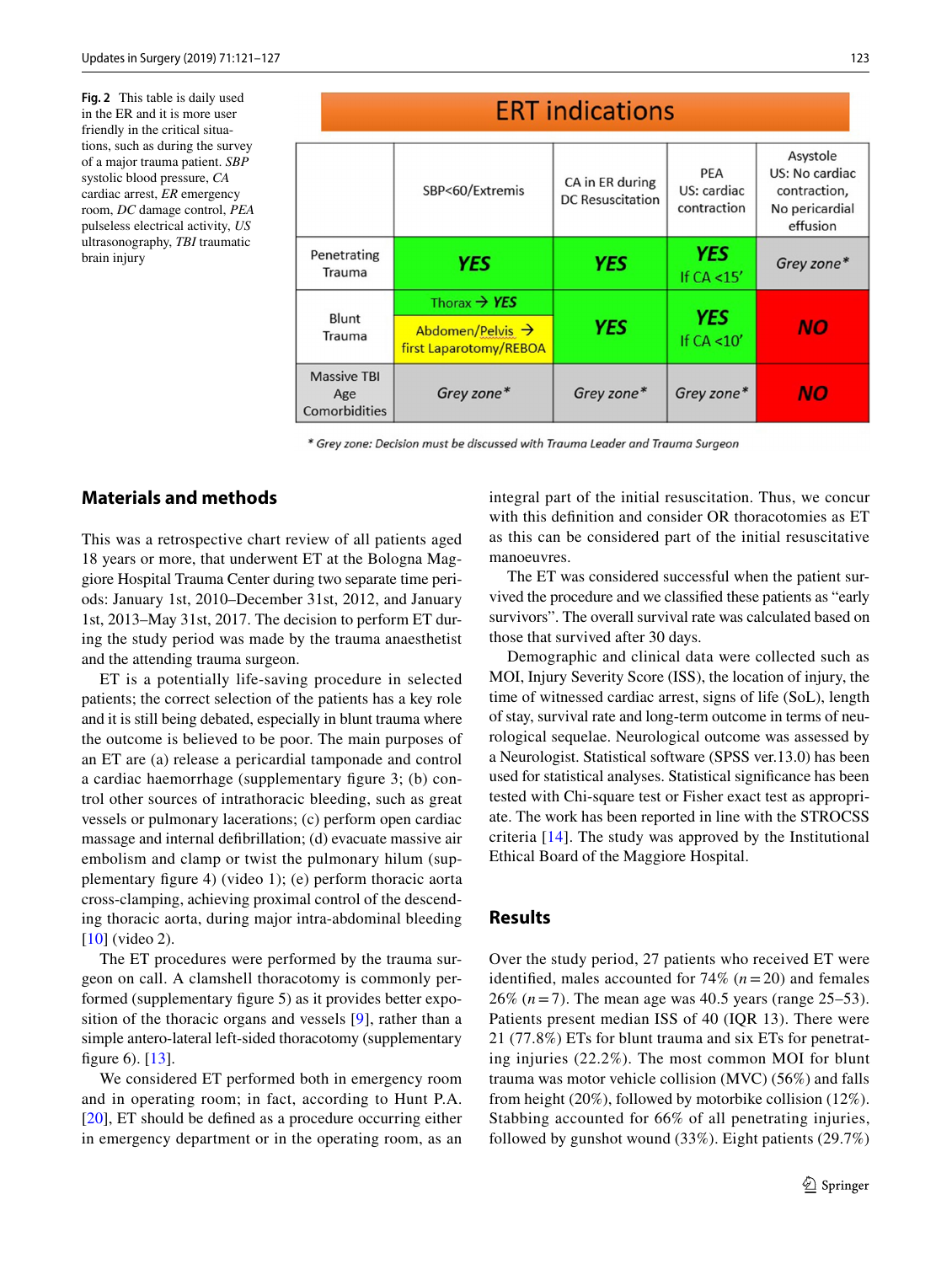arrived at the emergency department (ED) after a witnessed cardiac arrest with cardio-pulmonary resuscitation (CPR) started on site or during transport, less than 10 min before admission. Thirteen patients (48.1%) were admitted in extremis (systolic blood pressure (SBP) < 60 mmHg) and 6 (22.2%) patients were considered hemodynamically unstable (SBP  $60-90$  mmHg). 13  $(48.1\%)$  ETs were performed in ED and 14 (51.9%) in the trauma operating room (OR) for those patients with profound and refractory shock but not yet in cardiac arrest.

During the frst period, only one patient (10%) survived 30 days post-ET for penetrating injury whilst there were four "early survivors" (40%): two after blunt trauma and two after penetrating (Table [1](#page-3-0)). After the adoption of a more liberal policy for ET in 2013, four patients (23.5%) survived ET, one (5.8%) after blunt thoracic injury and 3 (17.6%) after penetrating trauma. During this second period, there were eight (47%) "early survivors": four after penetrating trauma and four after blunt trauma (Table [2](#page-4-0)).

Among the survivors during the period between 2013 and 2017, one patient presented in cardiac arrest following penetrating trauma, two were in extremis hemodynamically (one blunt trauma and one penetrating) and one suffered from severe hemodynamic instability after penetrating trauma. In these patients, cardiac tamponade was the most frequent injury detected (2 patients), followed by severe pulmonary laceration (1 patient). Pericardiotomy and internal cardiac massage were the main manoeuvres performed. Neurological long-term outcome was favourable in all survivors, without neurological impairment or other impediments to independence in activities of daily living and it was assessed by a neurologist with a complete neurological clinical assessment. The average length of hospital stay among the survivors was 35 days.

#### **Discussion**

Various ET guidelines have been published including suggested algorithms to select and manage these patients. Beside the injury mechanism, algorithms consider the presence or absence of signs of life (SoL) and vital signs [[10\]](#page-6-10). Often these terms are used synonymously; however, SoL indicate cardiac electrical activity, motor or respiratory effort, or pupillary activity. In contrast, vital signs refer to palpable pulses, blood pressure or spontaneous breath.

The frst ET guidelines were published in 2001 by the American College of Surgeon Committee on Trauma and suggested ET for penetrating trauma with witnessed SoL, on scene followed by a rapid transport, whilst ET in blunt trauma only if SoL were initially present but then lost at the trauma centre [[1\]](#page-6-0). In 2012, the Western Trauma Association <span id="page-3-0"></span>**Table 1** The outcomes after ET during the period between January 1st, 2010 and December 31st, 2012, before the adoption of the more liberal policy

| 2010-2012             |                       | Total Dead<br>during<br>ERT | Survived<br>to the<br>ERT          | Dead in ICU Survived |             |
|-----------------------|-----------------------|-----------------------------|------------------------------------|----------------------|-------------|
| Patients              | 10                    | 6<br>60%                    | 4<br>40%                           | 3<br>30%             | $10\%$      |
| Blunt trauma          | 8<br>80%              | 6<br>60%                    | 2<br>20%                           | 2<br>20%             | 0           |
| Penetrating<br>trauma | 2<br>20%              | 0                           | 2<br>20%                           | 1<br>10%             | 1<br>10%    |
| Cardiac arrest        | 3<br>30%              | 3<br>30%                    | 0                                  | 0                    | 0           |
| In extremis           | 5<br>50%              | 3<br>30%                    | $\mathcal{D}_{\mathcal{L}}$<br>20% | 2<br>20%             | 0           |
| Unstable              | $\mathfrak{D}$<br>20% | 0                           | $\mathfrak{D}$<br>20%              | 1<br>10%             | 1<br>$10\%$ |

(WTA) produced a paper, which clarifed indications for ET, considering two key factors: injury mechanism and duration of cardio-pulmonary resuscitation (CPR). The WTA suggested ET if the time to initiation of CPR was within 10 min of blunt trauma and within 15 min after a penetrating trauma [[2](#page-6-1)]. Three years later, in 2015, the Eastern Association for the Surgery of Trauma (EAST) performed a systematic review of 72 studies about ET, including more than 10,000 ETs. EAST published evidence-based guidelines that strongly recommended ET after penetrating thoracic injury in patients that arrived in ED pulseless but with SoL. According to these guidelines, ET was conditionally recommended for patients that arrived to ED pulseless and without SoL after a penetrating thoracic injury, and for patients presenting pulseless with a penetrating extra-thoracic injury, with or without SoL. These guidelines also proposed a conditional recommendation for ET in pulseless patients with SoL, after a blunt trauma; however, it also recommended that patients with blunt trauma arriving in ED without SoL, ET should not be performed [\[11\]](#page-6-14).

From 1960s, many papers on ET have been published, refecting the level of international experience and discussion on this debated procedure. In 1966, Beall and colleagues [[12](#page-6-9)] published a paper about the management of heart trauma, explaining that emergency thoracotomy could be a resuscitative procedure when performed for penetrating, life-threatening, chest injuries [[12\]](#page-6-9). During the following years, the literature reports many papers in favour of ET in case of penetrating trauma, with good survival rates when performed in selected patients  $[1–3, 10]$  $[1–3, 10]$  $[1–3, 10]$  $[1–3, 10]$  $[1–3, 10]$ . The Western Trauma Association ET guidelines clearly suggest penetrating torso injury in patients with less than 15 min of prehospital CPR, as a primary indication to perform the procedure [[2\]](#page-6-1).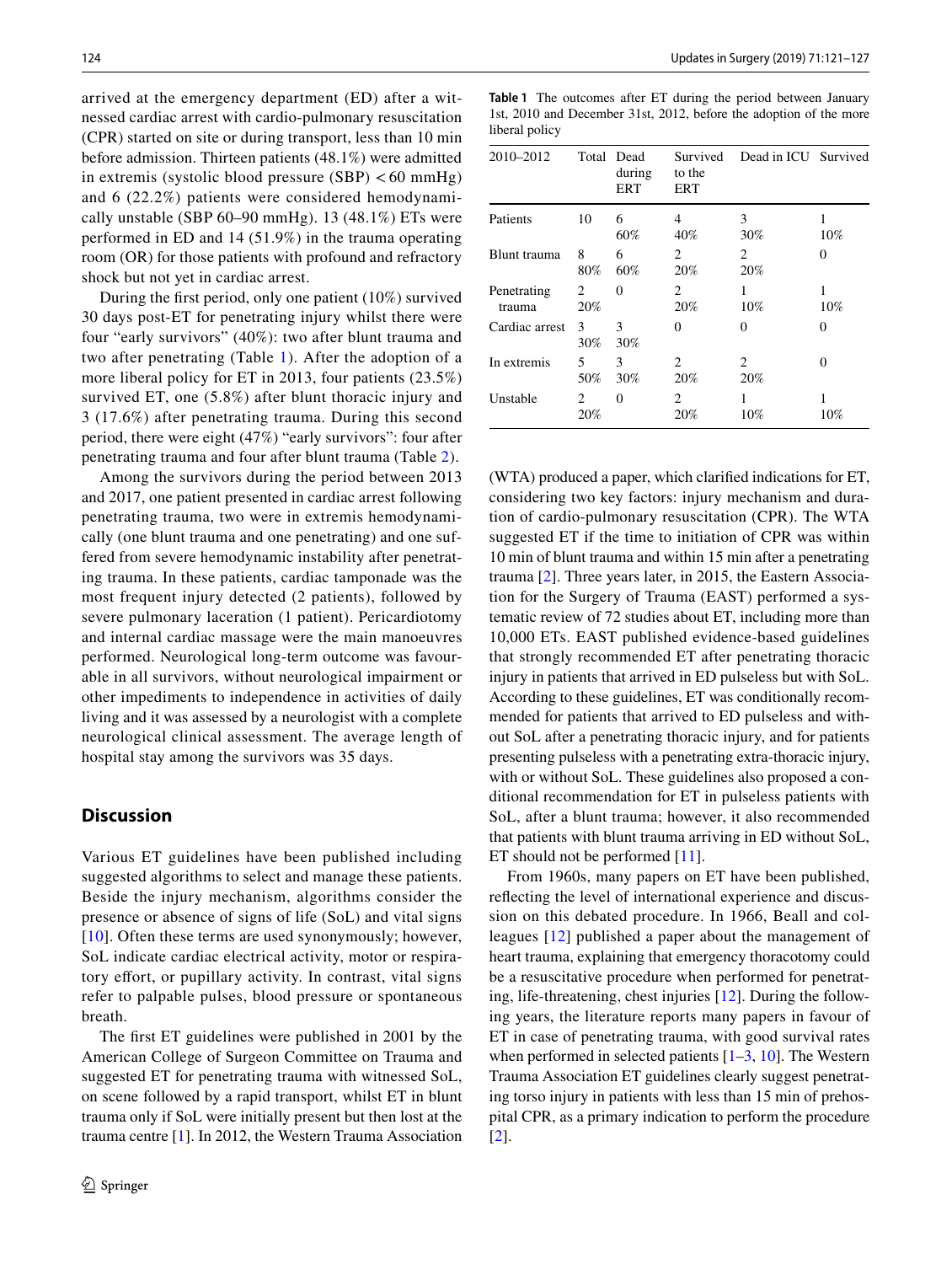<span id="page-4-0"></span>**Table 2** The outcomes after the adoption of the more liberal policy, during the period between January 1st, 2013 and May 31st, 2017

| 2013-2017          | Total                   | Dead during ERT                        | Survived to<br>the ERT | Dead in ICU | Survived                |
|--------------------|-------------------------|----------------------------------------|------------------------|-------------|-------------------------|
| Patients           | 17                      | 9<br>52.9%                             | 8<br>47%               | 4<br>23.5%  | 4<br>23.5%              |
| Blunt trauma       | 13<br>76.5%             | 9<br>52.9%                             | 4<br>23.5%             | 3<br>17.6%  | 5.8%                    |
| Penetrating trauma | $\overline{4}$<br>23.5% | $\Omega$                               | 4<br>23.5%             | 5.8%        | 3<br>17.6%              |
| Cardiac arrest     | 5<br>29.4%              | 3<br>17.6%                             | 2<br>11.7%             | 5.8%        | 5.8%                    |
| In extremis        | 8<br>47%                | 4<br>23.5%                             | 4<br>23.5%             | 2<br>11.7%  | $\overline{c}$<br>11.7% |
| Unstable           | 4<br>23.5%              | $\mathfrak{D}_{\mathfrak{p}}$<br>11.7% | 2<br>11.7%             | 5.8%        | 5.8%                    |

In 2006, Cothren and Moore reported an ET survival rate, following isolated cardiac injury, of 35% in patients presenting to ED in shock and 20% when vital signs were not present [\[10](#page-6-10)]. Tavares et al. in 1984 reported 56.8% of survival among "lifeless" or deteriorating patients with penetrating trauma, treated with an ET [[13\]](#page-6-11).

On the other hand, poor outcomes have been reported in ET following blunt trauma. While penetrating trauma is a clear indication for ET, ETs in blunt trauma is still matter of debate and many reviews have been published over the past years. Branney et al. suggested that ET after blunt trauma may be a relative indication in case of SoL at the initial paramedical evaluation [\[15](#page-6-15)]. The systematic review by Rhee et al. evaluated 24 studies and included 1024 blunt trauma patients, with a survival rate of 1.4% (15 patients). They concluded recommending ET for patients with blunt trauma with loss of SoL immediately before hospital admission or in the ED [[16](#page-6-16)]. Similarly, the most recent case series reports a very low survival rate after ET performed for blunt trauma, especially in patients without signs of life at the time of arrival at ED, ranging between 0 and 15.8% [[17](#page-6-17), [18](#page-6-18)].

Unlike regions such as North America and South Africa where penetrating injuries predominate, the most common mechanism in the European setting is blunt trauma. The Scandinavian study by Pahle et al. included 263 ET performed in trauma patients, with a survival rate of 12% among the 82 blunt traumas. This was one of the highest survival rates of ET in blunt trauma; however, data seemed to be afected by some selection biases [[7\]](#page-6-6). Most recently, Narvestad J.K. et al. (2016) published a systematic review about ET in European hospitals with an overall survival rate of 12.9% after blunt trauma [[5\]](#page-6-4).

To the best of our knowledge, this is the frst Italian case series about ET. In our study, we have presented data on ETs performed at Maggiore Hospital in Bologna, one of the frst Italian trauma centres which adopted the procedure in 1989. Between 1994 and 2009, ET was not performed after a critical review of 20 procedures with 100% mortality. Starting from January 2010, new literature on the topic about the utility of ET in patients in extremis or already in cardiac arrest after penetrating injuries, renewed interest for performing ET in our centre. ET survival rate of 5.8%, after the adoption of more liberal policy (supplementary fgure 7) compared well with previous retrospective studies on ET that report survival rates ranging from 0 to 6%. In a recent review, Nevins and colleagues reported that the survival of ET, following blunt injury, was 5.2% and they conclude that ET for blunt trauma is now becoming more survivable and their paper has also demonstrated that survival following EDT is higher in the non-USA publications [[19](#page-6-19)].The ETs performed at Trauma Center of Maggiore Hospital were done both in ED and in the OR. ET has been defned by Hunt P.A. et al. in 2006 as the procedure occurring either immediately at the site of injury, in the emergency department, or in the operating room, as an integral part of the initial resuscitation [\[20](#page-6-12)]. We concur with this defnition and consider OR thoracotomies as ET as this can be considered part of the initial resuscitation. In addition, at our Institution, the OR is on the same foor as the ED and personnel are readily available 24/7. Fairfax et al. also recognize that ET is not confned to the ED and that if appropriate, the patient should be transferred to the OR for ET under more controlled conditions [[21\]](#page-6-20). Kandler et al. reported diferent survival rates comparing ED (33%) and OR (83%) ETs; the literature supports favourable outcomes if thoracotomy is performed in the operating room compared to the emergency department; we believe that this is because these patients are likely to have less severe injury, have likely had time for optimum monitoring to be in place, and operating room conditions are usually better than that of the emergency department. The comparison between ET performed in ER and in OR should be a limitation of our experience but we consider the procedure as an integral part of the initial resuscitative procedure. These diferences may probably be explained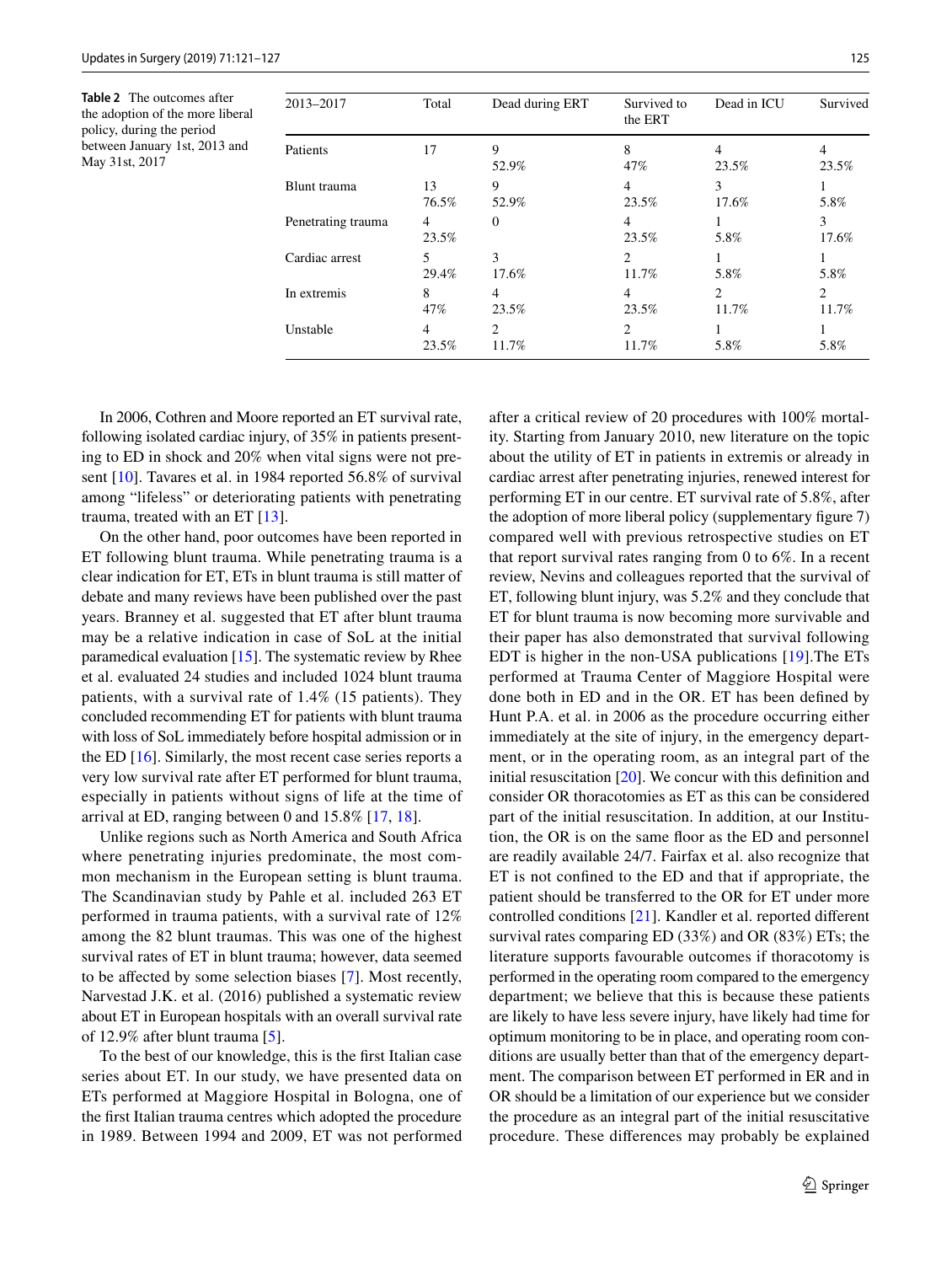The ET involves the utilization of expensive resources and this implies that if ET is not performed for a correct indication, a great economic waste is carried out. In 2007, a cost–utility analysis of ET demonstrated that ET is costefective when the procedure is performed for penetrating trauma following stricter inclusion criteria [[23\]](#page-6-22).

Since many of these patients are young and otherwise in good health, the topic of organ donation should be considered when SoL are absent or lost, before or after performing ETs. Schnuringer et al. presented 76 cases of blunt trauma patients who underwent ET where one patient survived (1.3%) and two donated their organs [[24](#page-6-23)]. A recent study by Alarhayem AQ et al. concluded that clinicians should be more judicious in their decision to perform an ET, especially when SoL are lost upon arrival, and consider the potential for organ donation [\[25](#page-6-24)].

Recently, resuscitative endovascular balloon occlusion of the aorta (REBOA) has been proposed as an efective alternative for the exsanguinating patient in extremis due to non-compressible thoraco-abdominal injuries [[26\]](#page-6-25). This is less invasive than ET and is considered as an efective bridge to surgery. Unfortunately, REBOA can only be used in specialized centres such as our institution as it requires specifc training and equipment to insert the device. Nonetheless, ET may require a specifc training and surgeons could improve the basic resuscitative manoeuvres by attending specifc trauma course organized on the swine, such as in Italy.

Overall, ET is an uncommon procedure in European centres and this is evident in the limited number of papers published about the ET. Outcomes post-ET are also under-studied along with post-ET outcomes. Several Italian Trauma Centres have not published articles in recent years concerning ET. Thus, our paper would be a presentation of recent ETs performed at Maggiore Hospital in Bologna, during the past 6 years.

After critically reviewing our series and the European literature, we performed audits with trauma surgeons and trauma anaesthetist and we developed an algorithm (Figs. [1,](#page-1-0) [2](#page-2-0)) for indications for ET, to standardize the clinical management of patient in extremis or in cardiac arrest after trauma and try to improve the survival rate and outcomes and fnally to optimize our hospital resources.

Regarding our experience at Maggiore Hospital, two main bias must be pointed out. First, the cohort of patients treated at our Institution is small and the statistical value of our results is limited. Second, we have collected data in a retrospective way; however, in the emergency traumatic setting, a randomized control trial for life-saving procedures would be considerably challenging.

## **Conclusions**

ET, performed both in the ED or in the OR, may be a heroic, life-saving procedure in selected patients. Penetrating trauma is an established indication for ET with good outcomes, especially when a single cardiac injury is detected and repaired, relieving a cardiac tamponade. ET in blunt trauma is a debated indication since it has poor outcomes (survival 0–15.8%) and limited cost–benefts. Nowadays, few reports from European trauma centres are available about ET and only one systematic review has been published in 2016, with favourable overall reported outcome, also after blunt trauma. Performing ET for the right indication may be cost-efective, especially when the patient does not develop neurological sequelae; however, when neurological impairment afects the patient or the health of the care providers is exposed to possible blood-borne infections, the procedure may be a waste of resources. A diferent potential outcome, which can be pursued with the enlargement of ET indications, is organ donation. More investigations are needed to encourage the trauma teams to perform ET more frequently, especially young and otherwise healthy trauma patients without SoL in ER, with the goal to increase organ donation rates.

#### **Acknowledgements** List of collaborators

Alice Gori, Giovanni Gordini, Andrea Biscardi, Sergio Nicola Forti Parri, Barbara Bonfanti, Kenji Kawamukai, Nicola Lacava, Cristian Lupi, Piergiorgio Cavalli, Enrico Ferri, Aimone Giugni, Sara Trentini, Marzia Baldazzi, Silvia Villani, Jessica McKee, Antonio Afnita, Elena Mengozzi, Nicola Montanari, Mauro Podda, Sherman Kwan.

**Funding** This study was not funded.

#### **Compliance with ethical standards**

**Conflict of interest** All the Authors declare that he/she has no confict of interest.

**Research involving human participants and/or animals** All procedures performed in studies involving human participants were in accordance with the ethical standards of the institutional and/or national research committee and with the 1964 Helsinki declaration and its later amendments or comparable ethical standards.

**Informed consent** Not applicable in patients treated in emergency setting.

**Open Access** This article is distributed under the terms of the Creative Commons Attribution 4.0 International License ([http://creativeco](http://creativecommons.org/licenses/by/4.0/) [mmons.org/licenses/by/4.0/](http://creativecommons.org/licenses/by/4.0/)), which permits unrestricted use, distribution, and reproduction in any medium, provided you give appropriate credit to the original author(s) and the source, provide a link to the Creative Commons license, and indicate if changes were made.